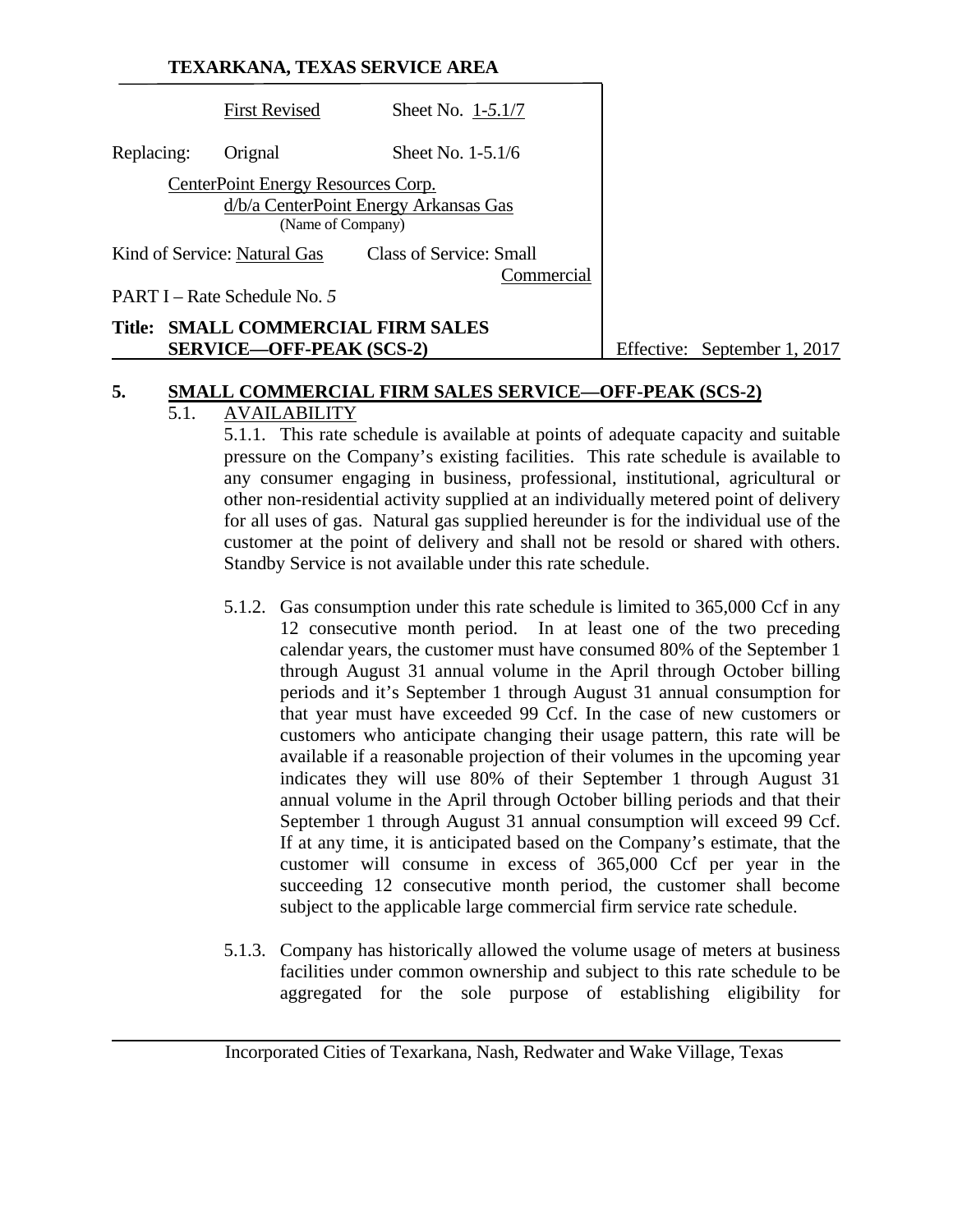|                                                                       | <b>First Revised</b>               | Sheet No. $1-5.2/7$                   |  |
|-----------------------------------------------------------------------|------------------------------------|---------------------------------------|--|
| Replacing:                                                            | Original                           | Sheet No. 1-5.2/6                     |  |
|                                                                       | CenterPoint Energy Resources Corp. |                                       |  |
|                                                                       |                                    | d/b/a CenterPoint Energy Arkansas Gas |  |
| (Name of Company)                                                     |                                    |                                       |  |
| Class of Service: Small<br>Kind of Service: Natural Gas               |                                    |                                       |  |
| Commercial                                                            |                                    |                                       |  |
| PART I – Rate Schedule No. 5                                          |                                    |                                       |  |
| <b>Title: SMALL COMMERCIAL FIRM SALES</b><br>SEDVICE OFF-DEAK (SCS-2) |                                    |                                       |  |

Effective: January 11, 2008

transportation as referenced in Part 3.1.3. of Rate Schedule LCS-1. Customers historically qualifying for transportation under this aggregation provision shall remain subject to the rates and charges under this rate schedule in addition to any additional specific rates, charges, or adjustment riders peculiar to the Transportation Supply Option set out in Rate Schedule LCS-1, such as, but not limited to, administrative fees. Customers aggregating volume shall be subject to all provisions and policies governing TSO option customers as specified in LCS-1, except as provided for herein. Although no aggregation will be allowed for eligibility, the ability to aggregate for eligibility purposes at existing and new locations shall remain unchanged for transportation customers eligible under such aggregation provision prior to September 21, 2002. Future aggregation for the purpose of qualification, except as otherwise referenced herein, is prohibited. Each individual account of historically qualified customers shall be treated as a separate account and shall be subject to the same rates and charges under the originating SCS-2 or LCS rate schedule, and are additionally subject to any specific rates, charges or riders specific to the TSO.

For the purpose of establishing eligibility for the Transportation Supply Option ("TSO") defined in the LCS rate schedule, customers experiencing or anticipating an average daily demand of 10 MMBtu per day during the preceding or succeeding twelve months will be eligible for the TSO. Customers qualifying for transportation who choose the TSO shall be subject to rates and charges under the SCS-2 rate schedule, and are additionally subject to any additional specific rates, charges or riders specific to the TSO.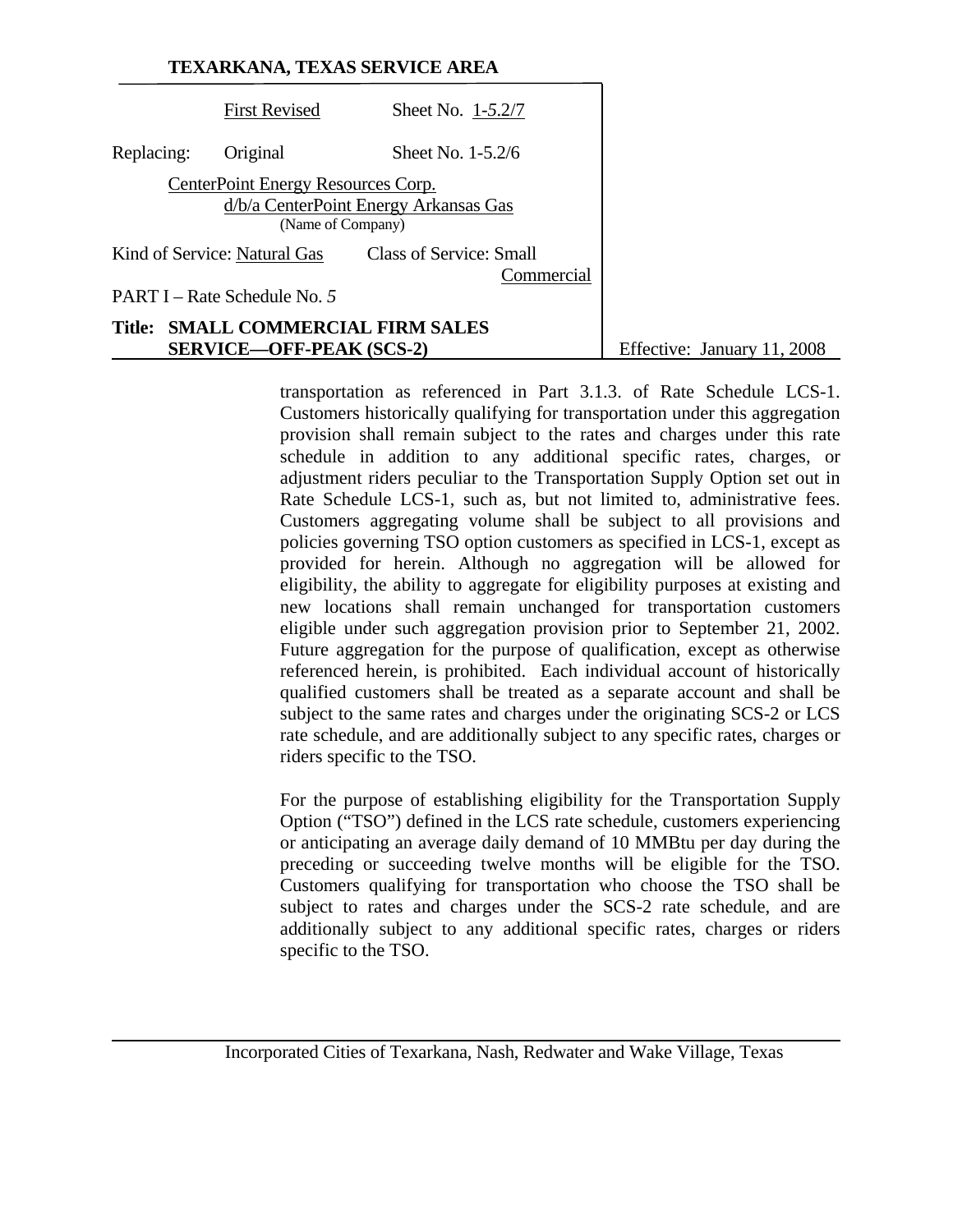|                                                         | <b>First Revised</b>                                                    | Sheet No. 1-5.3/7                     |  |
|---------------------------------------------------------|-------------------------------------------------------------------------|---------------------------------------|--|
| Replacing:                                              | Original                                                                | Sheet No. 1-5.3/6                     |  |
|                                                         | CenterPoint Energy Resources Corp.                                      |                                       |  |
|                                                         |                                                                         | d/b/a CenterPoint Energy Arkansas Gas |  |
| (Name of Company)                                       |                                                                         |                                       |  |
| Class of Service: Small<br>Kind of Service: Natural Gas |                                                                         |                                       |  |
|                                                         |                                                                         | Commercial                            |  |
| PART I – Rate Schedule No. 5                            |                                                                         |                                       |  |
| Title:                                                  | <b>SMALL COMMERCIAL FIRM SALES</b><br>$C$ <b>EDITOR</b> OFF DEAL (COCA) |                                       |  |

**SERVICE—OFF-PEAK (SCS-2)** Effective: January 11, 2008

- 5.1.4. Customers converting from transportation service to sales service will be required to contract for such sales services between the months of February through April preceding the expiration of the primary or any succeeding term of the Customer's existing contract. Customers seeking to contract for sales service during the required time frame will be allowed to convert to sales service provided that the Company is able to secure firm upstream transportation capacity and other upstream pipeline services sufficient to meet the Customer's needs. Any such conversion will be effective upon the expiration of the term of the Customer's existing contract, unless the Company and the Customer agree otherwise.
- 5.1.5. Seasonal Transportation. Customer facilities experiencing more than 80% of annual load during the flow months April through October, and who experience or anticipate an average daily demand of more than 10 MMBtu per day during any consecutive 30-day period of the preceding or succeeding April through October, are eligible to transport on a seasonal basis. Customers meeting the aforementioned criteria may elect the TSO option and choose a subsequent return to the SSO option only once during the calendar year. Customers electing the TSO option on a seasonal basis, pursuant to notice given prior to May  $31<sup>st</sup>$  or thirty days prior to commencement of service, whichever is earlier, may receive transportation service for a continuous period of at least 30 days between April 1 and October 31. Customers electing the TSO option on a seasonal basis are subject to the TSO contract administration fee. Additionally, each participating location shall pay a \$300 set-up fee upon initial election and upon any subsequent return to transportation service.
- 5.2. RATES

Incorporated Cities of Texarkana, Nash, Redwater and Wake Village, Texas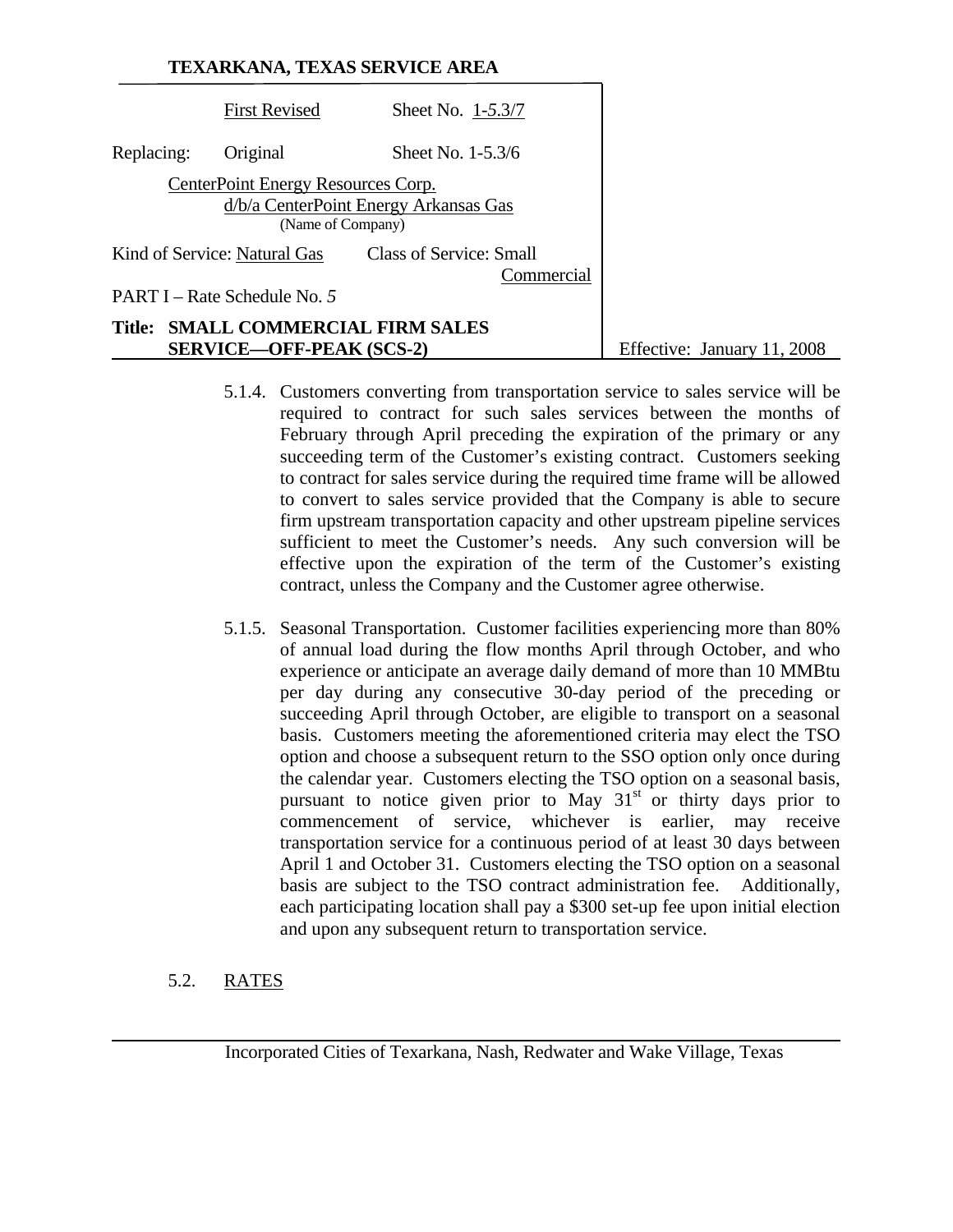|                                    | <b>First Revised</b>               | Sheet No. 1-5.4/7                     |                             |
|------------------------------------|------------------------------------|---------------------------------------|-----------------------------|
| Replacing:                         | Original                           | Sheet No. $1-5.4/6$                   |                             |
|                                    | CenterPoint Energy Resources Corp. |                                       |                             |
|                                    |                                    | d/b/a CenterPoint Energy Arkansas Gas |                             |
|                                    | (Name of Company)                  |                                       |                             |
|                                    | Kind of Service: Natural Gas       | Class of Service: Small               |                             |
|                                    |                                    | Commercial                            |                             |
|                                    | PART I – Rate Schedule No. 5       |                                       |                             |
| Title: SMALL COMMERCIAL FIRM SALES |                                    |                                       |                             |
|                                    | <b>SERVICE-OFF-PEAK (SCS-2)</b>    |                                       | Effective: January 11, 2008 |
|                                    |                                    |                                       |                             |

5.2.1. Each customer receiving service under this rate schedule shall be charged the sum of (a) and (b):

(a) Distribution Rate for customers electing the SSO option:

| First 1,500 Ccf per Month at | $$0.24421$ per Ccf |
|------------------------------|--------------------|
| Next 13,500 Ccf per Month at | $$0.13440$ per Ccf |
| Over 15,000 Ccf per month at | \$0.05762 per Ccf  |

Distribution Rate for customers electing the TSO option:

| First 150 MMBtu at  | \$2.40341 per MMBtu  |
|---------------------|----------------------|
| Next 1,350 MMBtu at | $$1.32275$ per MMBtu |
| Over 1,500 MMBtu at | \$0.56706 per MMBtu  |

- (b) Gas Supply Rate The Gas Supply Rate will be calculated and adjusted periodically as defined in the Company's Gas Supply Rate Rider. Customers qualifying for service under this rate schedule will pay for their upstream demand related charges on a volumetric basis as provided for in the Company's Gas Supply Rate Rider.
- 5.2.2. Rates for customers historically qualifying for service under the Part 5.1.3. aggregation provision and customers qualifying for transportation under this rate schedule will be subject to thermal adjustment. Delivered volumes will be adjusted by the appropriate thermal content factor obtained from the nearest available chromatograph or sampling location  $(Ccf / 10)$  x thermal content factor = MMBtu).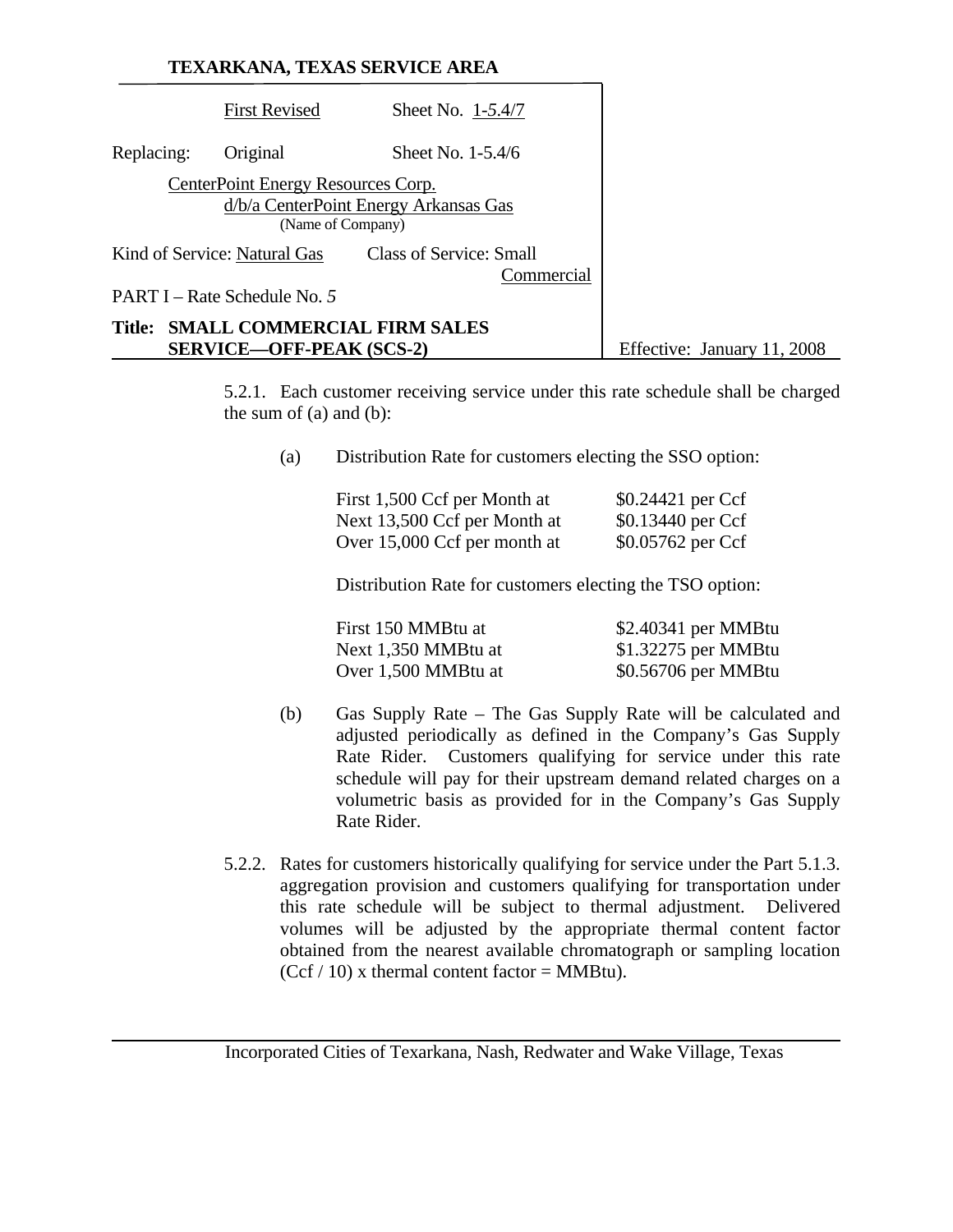|                                                         | <b>First Revised</b>               | Sheet No. $1-5.5/7$                   |  |
|---------------------------------------------------------|------------------------------------|---------------------------------------|--|
| Replacing:                                              | Original                           | Sheet No. $1-5.5/6$                   |  |
|                                                         | CenterPoint Energy Resources Corp. |                                       |  |
|                                                         |                                    | d/b/a CenterPoint Energy Arkansas Gas |  |
| (Name of Company)                                       |                                    |                                       |  |
| Class of Service: Small<br>Kind of Service: Natural Gas |                                    |                                       |  |
|                                                         |                                    | Commercial                            |  |
| PART I – Rate Schedule No. 5                            |                                    |                                       |  |
| Title: SMALL COMMERCIAL FIRM SALES<br>$\alpha$          |                                    |                                       |  |

**SERVICE—OFF-PEAK (SCS-2)** Effective: January 11, 2008

#### 5.3. TELEMETERING

5.3.1. Telemetering is required for customers electing and qualifying for transportation service. Company shall install telemetry equipment of standard make and manufacture to determine hourly and daily flow at customer's point of delivery. Customer shall choose between analog telemetry and wireless telemetry, if suitable wireless service is available. Customer will pay Company for telemetry equipment under one of the following payment options as chosen by the customer:

( ) Option 1: Customer agrees to provide an analog phone line for each meter and pay for standard telemetry equipment and installation costs for each meter. Customer will be subject to meter reading fees for an inoperable phone line for each meter.

( ) Option 2: Customer will provide an analog phone line for each meter but elects to pay a monthly fee for standard telemetry equipment and installation costs for each meter. The fee will be \$30 per month per meter for meters that do not require pressure instrumentation and \$84 per month per meters that do require pressure instrumentation. The customer will be subject to meter reading fees for an inoperable phone line for each meter.

( ) Option 3: Customer elects wireless service through CenterPoint Energy Arkansas Gas for each meter and agrees to pay for standard telemetry equipment and installation costs for each meter. The wireless service fee will be \$10 per month per meter, and Customer will not be subject to meter reading fees.

( ) Option 4: Customer elects wireless service through CenterPoint Energy Arkansas Gas for each meter and elects to pay a monthly fee for standard telemetry equipment and installation costs for each meter. The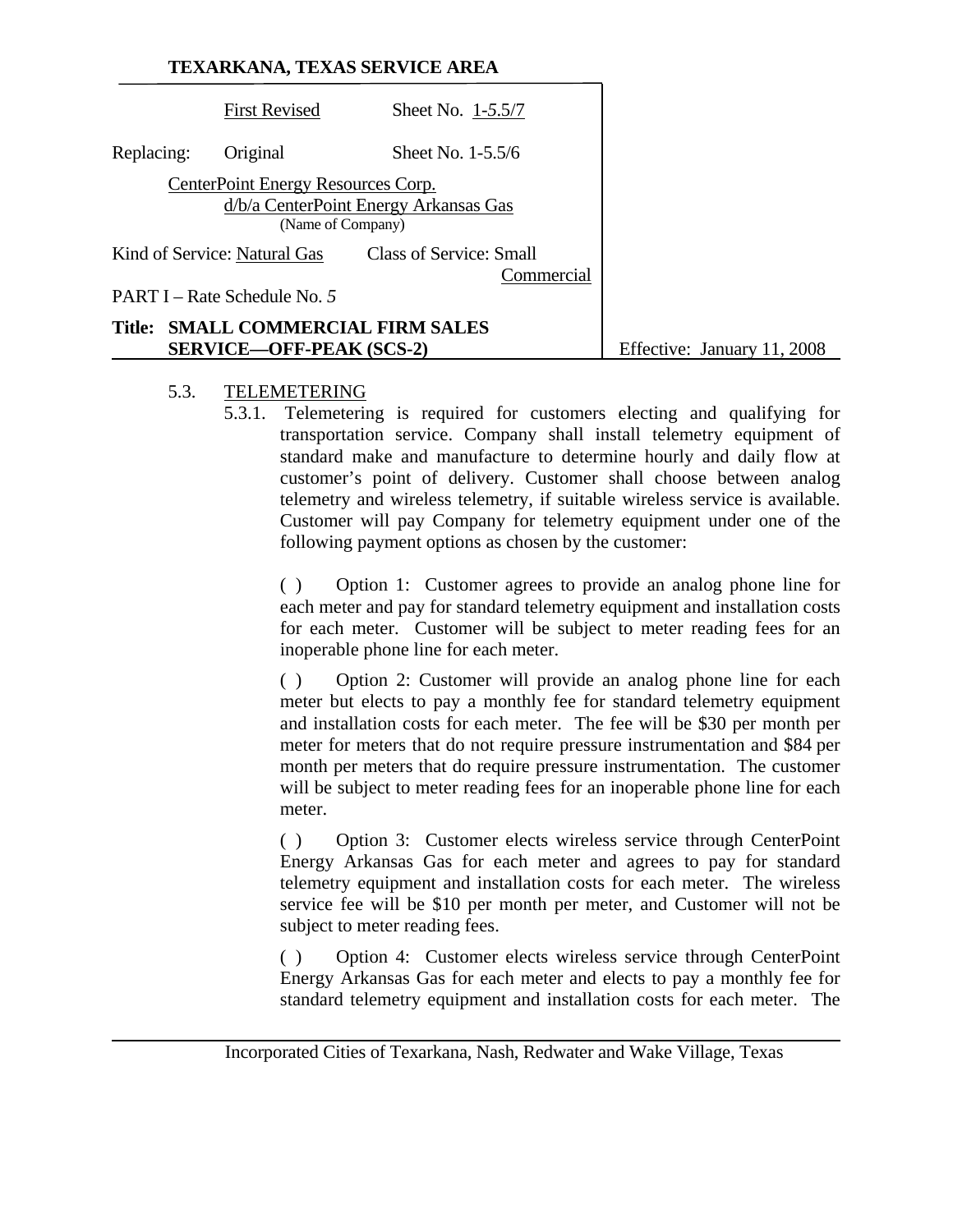|                                                         | <b>First Revised</b>               | Sheet No. $1-5.6/7$                   |   |
|---------------------------------------------------------|------------------------------------|---------------------------------------|---|
| Replacing:                                              | Original                           | Sheet No. $1-5.6/6$                   |   |
|                                                         | CenterPoint Energy Resources Corp. |                                       |   |
|                                                         |                                    | d/b/a CenterPoint Energy Arkansas Gas |   |
| (Name of Company)                                       |                                    |                                       |   |
| Class of Service: Small<br>Kind of Service: Natural Gas |                                    |                                       |   |
|                                                         |                                    | Commercial                            |   |
| PART I – Rate Schedule No. 5                            |                                    |                                       |   |
| <b>SMALL COMMERCIAL FIRM SALES</b><br>Title:            |                                    |                                       | ᠇ |

**SERVICE—OFF-PEAK (SCS-2)** Effective: January 11, 2008

fee will be \$40 per month for meters that do not require pressure instrumentation and \$94 per month per meter for meters that do require pressure instrumentation. The customer will not be subject to meter reading fees.

In the event customer has in place working telemetering facilities and equipment; and the customer receives system supply service; and Company determines it necessary to keep the telemeter(s) operational, Company will arrange and pay for the associated telecommunications cost while the customer receives sales service under this rate schedule.

5.3.2. If customer chooses analog telemetry, then customer shall be responsible for installing and maintaining telecommunication lines. Should customer fail to maintain or repair telecommunication lines required to communicate with telemetry equipment, Company shall have the right to bill customer all labor and expense required to manually read the meter, at whatever intervals the Company may deem necessary.

 If customer chooses wireless telemetry, then customer shall pay Company \$10 per month per meter for wireless telemetry service for the entire period such meter(s) is(are) served under this or any other transportation rate schedule.

#### 5.4. RIDERS

5.4.1. In addition to the Gas Supply Rate Rider, the following riders are applicable to service under this rate schedule: